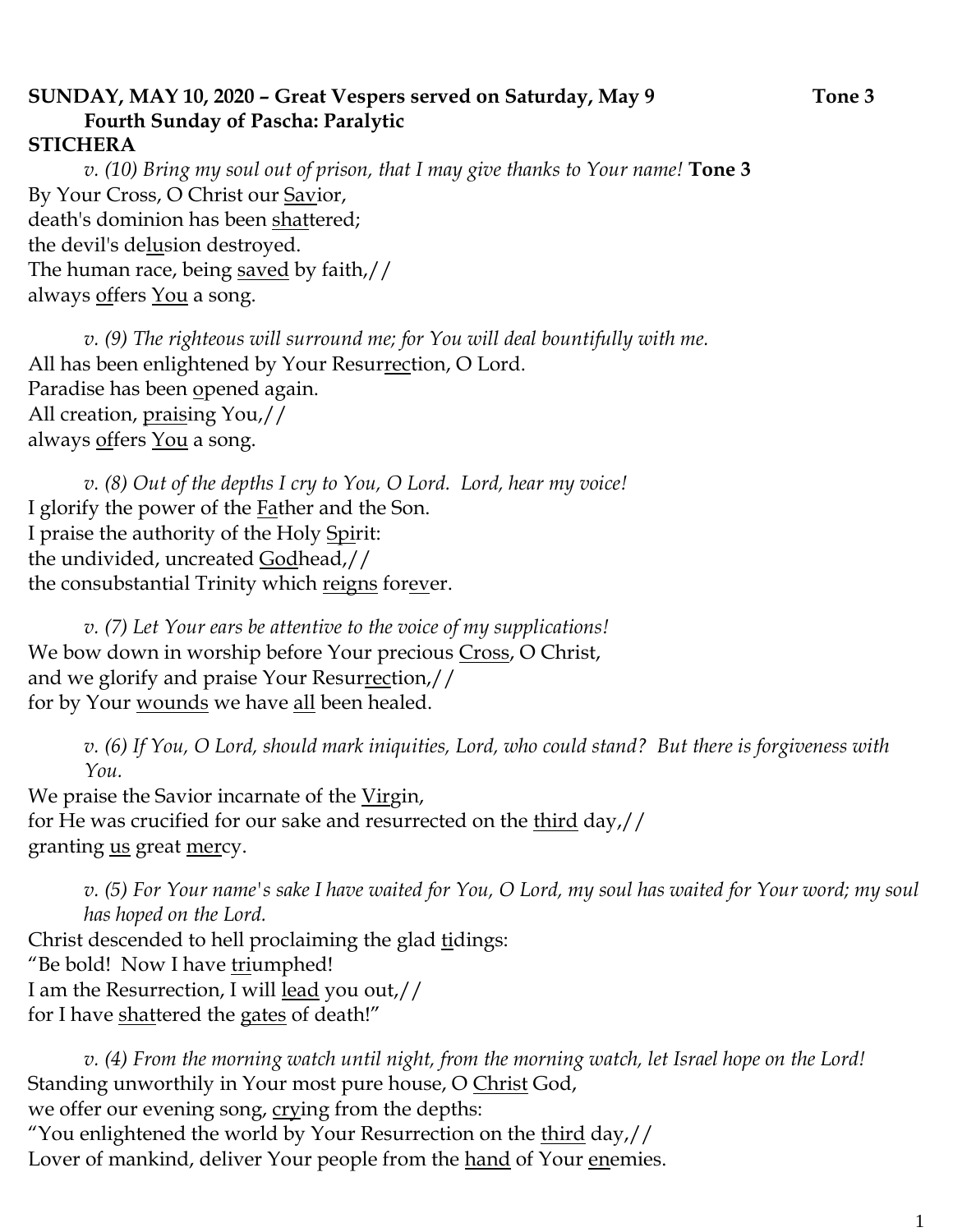*v. (3) For with the Lord there is mercy and with Him is plenteous redemption, and He will deliver Israel from all his iniquities.* **Tone 1** *(Idiomela, from the Pentecostarion)* With Your pure hand, You created man; You came to heal the sick, O compassionate Christ. By Your word You raised the paralytic at the Sheep's Pool, You cured the pain of the woman with the issue of blood. You had <u>mer</u>cy on the Canaanite woman's <u>daught</u>er. You did not reject the request of the centurion. Therefore we cry to You:// "Glory to You, O Almighty Lord!"

*v. (2) Praise the Lord, all nations! Praise Him, all peoples!* With Your pure hand, You created man; You came to heal the sick, O compassionate Christ. By Your word You raised the paralytic at the Sheep's Pool, You cured the pain of the woman with the issue of blood. You had mercy on the Canaanite woman's daughter. You did not reject the request of the centurion. Therefore we cry to You://

*v. (1) For His mercy is abundant towards us; and the truth of the Lord endures forever.*  The Paralytic was like an unburied corpse. He saw You and shouted: "Lord, have mercy on me! My bed has become my grave! Why should I live? What use is the **Sheep's Pool** to me? I have <u>no</u> one to put me into the pool when the <u>waters</u> are stirred. I come to You, O Fountain of healing. Raise me up, that with all I may cry to You:// 'Glory to You, O Almighty Lord!'"

*Glory to the Father, and to the Son, and to the Holy Spirit;* **Tone 5** *(from the Pentecostarion)* Jesus went up to Jerusalem. He came to the Sheep's Pool, called in Hebrew "Bethesda." It had five porches, each filled with a multitude of the sick, for at certain times an Angel of the Lord stirred up the <u>wat</u>er, and granted strength to those who approached in faith. There the Lord saw a man who for many years had been afflicted. He said: "Do you want to be whole?" The sick man replied to the Lord: "I have  $\underline{n}$  man to lower me into the pool when the water is stirred. I have spent all my wealth on physicians, but have not been granted mercy!" The Physician of souls and bodies said to him: "Take <u>up</u> your <u>bed</u> and walk!// Proclaim My power and great mercy to the ends of the earth!"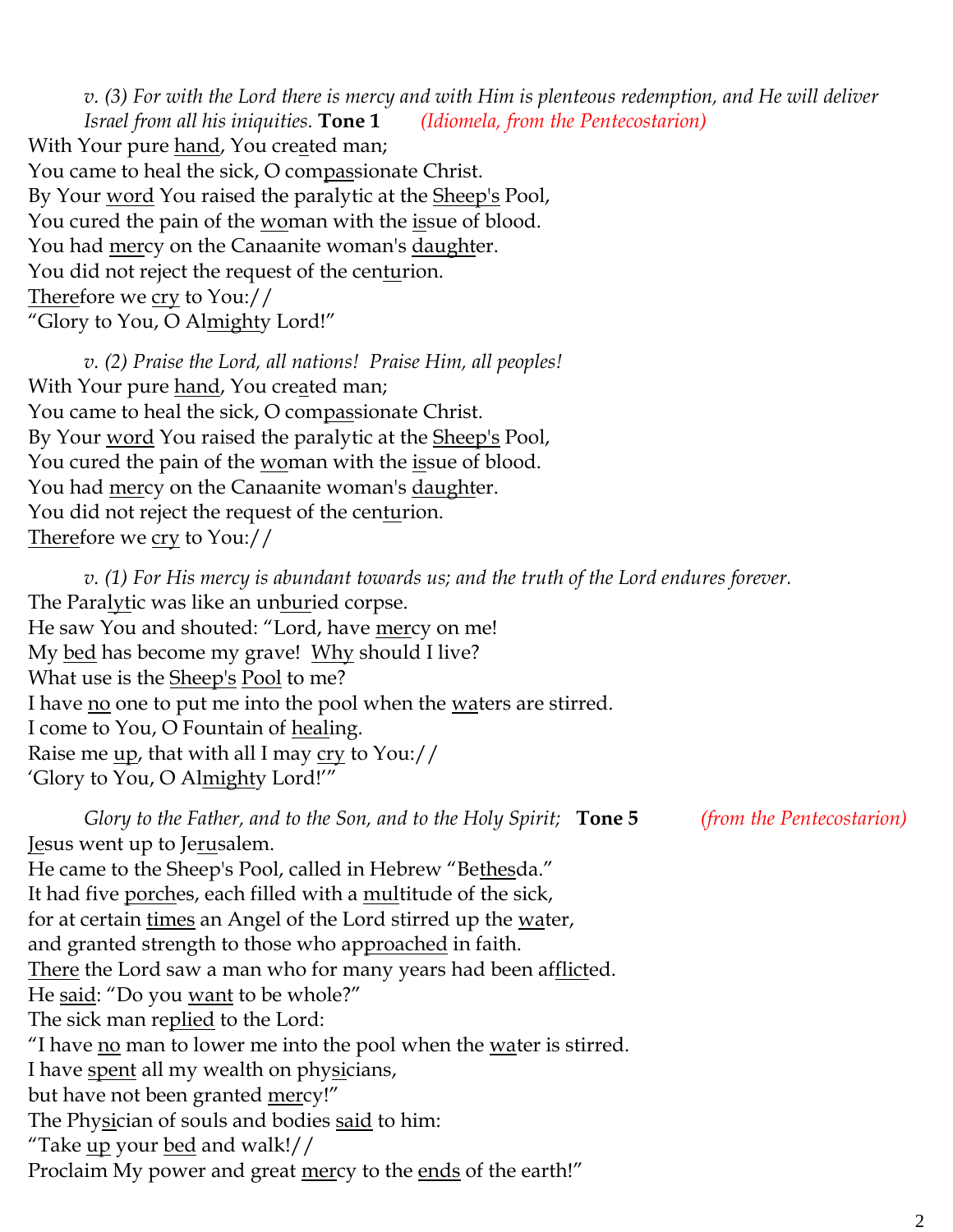*now and ever, and unto ages of ages. Amen.* **Tone 3** *(Theotokion – Dogmatikon)* How can we not wonder at your mystical childbearing, O exalted Mother? For without receiving the touch of man, you gave birth to a Son in the flesh, immaculate Virgin. The Son born of the Father before eternity was born of you at the fullness of time, O honored Lady. He underwent no mingling, no change, no division, but preserved the fullness of each nature. Entreat Him, O Lady and Virgin, and Mother, to save the souls of those who, in the Orthodox manner, confess you// to be the Theotokos

#### **APOSTICHA**

**Tone 3** The sun was darkened by your Passion, O Christ, but all creation was enlightened by the light of Your Resurrection.// Accept our evening song, O Lover of mankind!

*v: Let God arise, let His enemies be scattered; let those who hate Him flee from before His face!* To<u>day</u>, a sacred Pascha is re<u>vealed</u> to us: a new and holy Pascha, a mystical Pascha, a Pascha worthy of all veneration, a Pascha which is Christ the Redeemer, a blameless Pascha, a great Pascha, a Pascha of the faithful, a Pascha which has opened to us the gates of Paradise, a Pascha which sanctifies all the faithful.

*v: As smoke vanishes so let them vanish; as wax melts before the fire!* Come from that scene, O women bearers of glad tidings, and say to Zion: "Receive from us the glad tidings of joy, of Christ's Resurrection! Exult and be glad, and rejoice, O Jerusalem, seeing Christ the King, Who comes forth from the tomb like a **bridegroom** in procession!"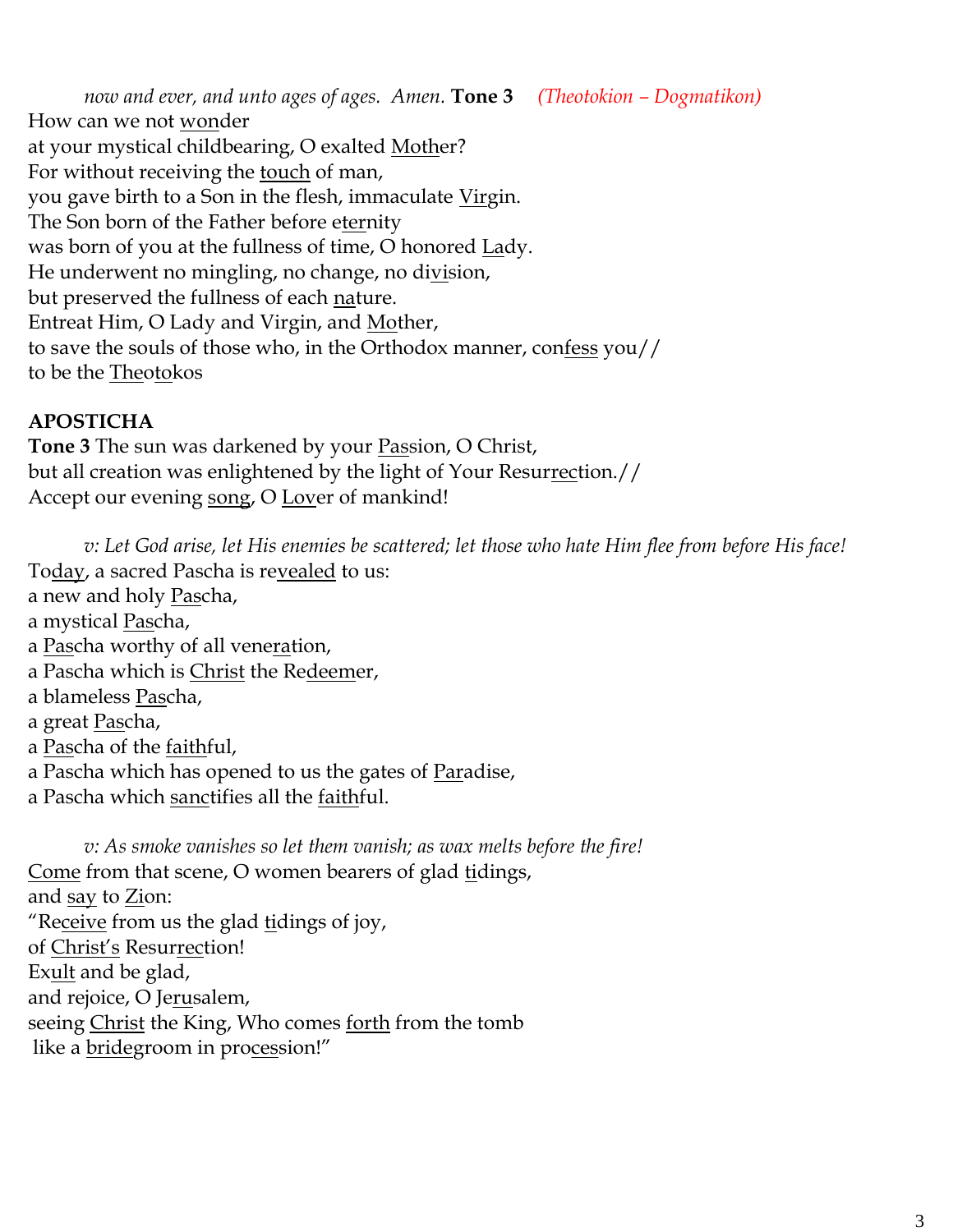*v: So the sinners will perish before the face of God. But let the righteous be glad!* The myrrh-bearing women, at the break of dawn, drew near to the tomb of the Life-giver. There they found an Angel sitting upon the stone. He greeted them with these words: "Why do you seek the Living among the dead? Why do you mourn the Incorrupt amid corruption? Go, proclaim the glad tidings to His disciples!"

*v: This is the day which the Lord has made. Let us rejoice and be glad in it!* Pascha of beauty, the Pascha of the Lord, A Pascha worthy of all honor has dawned for us. Oh, Pascha! Let us embrace each other joyously! Pascha, ransom from affliction! For today, as from a bridal chamber, Christ has shown forth from the tomb, and <u>filled</u> the women with joy saying: "Proclaim the glad tidings to the Apostles!"

*Glory to the Father, and to the Son, and to the Holy Spirit;* **Tone 8** *(from the Pentecostarion)* Solomon's porch was <u>filled</u> with the sick. In the middle of the feast, Christ found a man who had been paralyzed thirty-eight years. He shouted to him in a commanding voice: "Do you want to be healed?" The sick man replied: "Lord, when the water is stirred, I have no man to lower me into the pool." The Lord said to him: "Pick up your bed! Now that you are healed, see that you sin no more!" Show to us Your great mercy, O Lord,// through the prayers of the Theotokos!

*now and ever, and unto ages of ages. Amen.*  This is the day of resurrection! Let us be illumined by the feast! Let us embrace each other! Let us call "Brothers" even those that hate us, and forgive all by the resurrection, and <u>so</u> let us cry: "Christ is risen from the dead, trampling down death by death, and upon those in the tombs bestowing life!" *(Once)*